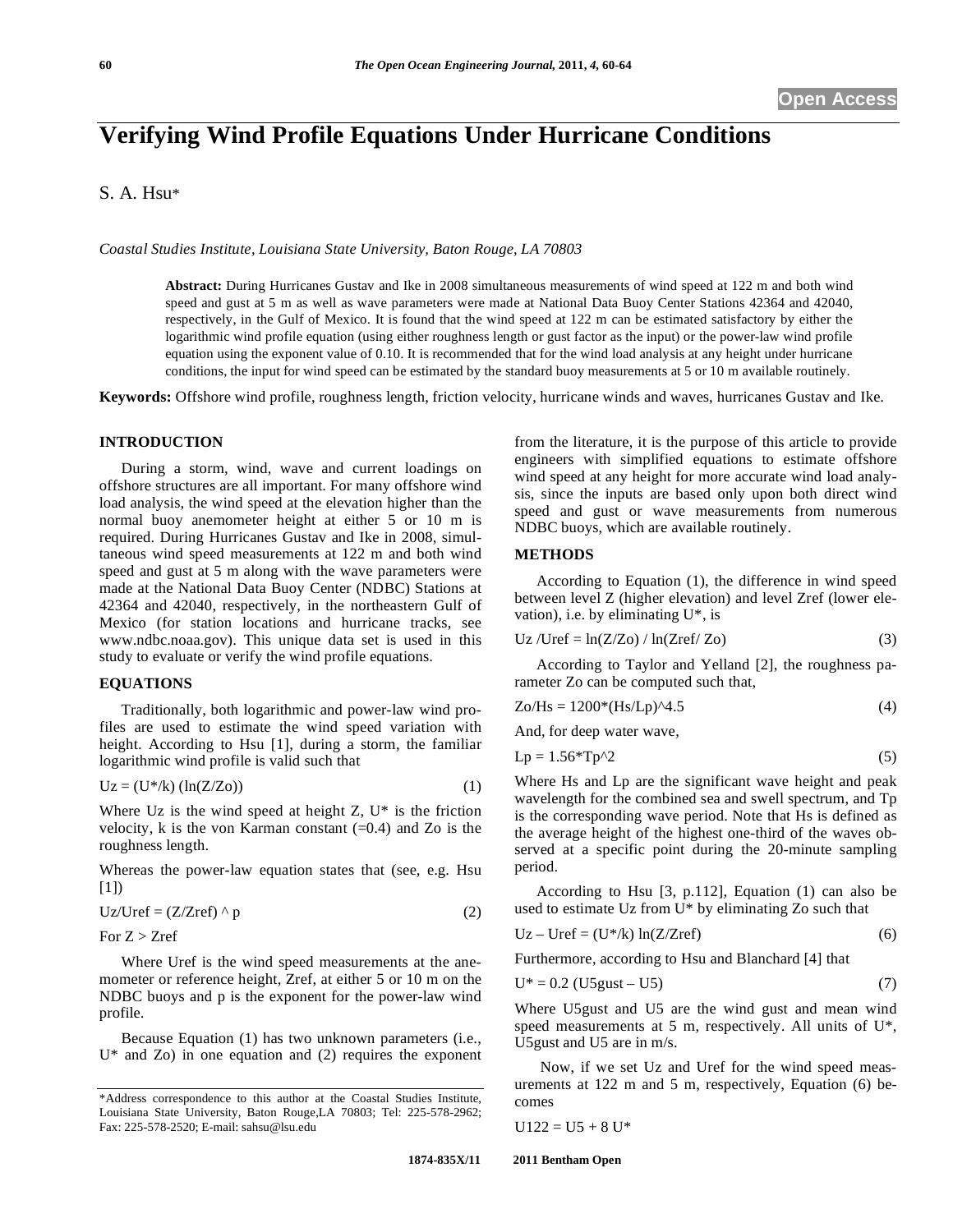*Verifying Wind Profile Equations Under Hurricane Conditions The Open Ocean Engineering Journal, 2011, Volume 4* **61**

Or, = U5 + 1.6 (U5gust – U5) 
$$
(8)
$$

The exponent  $p (=0.10)$  in Equation (2) was measured by Hsu [3, p.202] under neutral stability conditions. Thus, Equation (2) can be reduced to

$$
Uz/Uref = (Z/Zref)^{0}.10
$$
 (9)

Or, simply, by substituting  $Uz = U122$ , Uref = U5,  $Z=122$  m and

Zref  $= 5$  m, we have

$$
U122 = 1.38 \text{ U}5 \tag{10}
$$

Our purpose is to verify all foregoing equations against the measurements as listed in Table **1**. Note that from August 31 thru September 2, 2008 our stations were affected by Gustav and from September 11 thru 12 by Ike.

| 42364          |                |                  |                  | Wind   | U122m          | 42040          |                |                  |        | Wind   | U <sub>5</sub>          | G <sub>5</sub> | Hs        | Tp             |
|----------------|----------------|------------------|------------------|--------|----------------|----------------|----------------|------------------|--------|--------|-------------------------|----------------|-----------|----------------|
| Month          | Day            | Hour             | Min.             | Dir.   | m/s            | Month          | Day            | Hour             | Min.   | Dir.   | $\mathbf{m}/\mathbf{s}$ | m/s            | ${\bf m}$ | Sec.           |
| $\,8\,$        | 31             | $\sqrt{2}$       | $\boldsymbol{0}$ | $70\,$ | $\overline{9}$ | $\,8\,$        | 31             | $\mathbf{1}$     | 50     | 76     | 6.6                     | 7.5            | 0.6       | $\overline{4}$ |
| 8              | 31             | 5                | $\mathbf{0}$     | $70\,$ | 11             | 8              | 31             | $\overline{4}$   | 50     | 73     | 8.9                     | 10.7           | 0.73      | 4.17           |
| 8              | 31             | 6                | $\mathbf{0}$     | $70\,$ | 13             | $\,8\,$        | 31             | 5                | 50     | 69     | 8.5                     | 9.8            | 0.85      | $\overline{4}$ |
| 8              | 31             | $\,8\,$          | $\boldsymbol{0}$ | $70\,$ | 12             | 8              | 31             | $\overline{7}$   | $50\,$ | $72\,$ | 8.7                     | 10.3           | 1.14      | 4.76           |
| 8              | 31             | 13               | $\boldsymbol{0}$ | $50\,$ | 13             | 8              | 31             | 12               | 50     | 51     | 10.9                    | 13.4           | 1.76      | 6.67           |
| 8              | 31             | 16               | $\boldsymbol{0}$ | $50\,$ | 17             | 8              | 31             | 15               | $50\,$ | 50     | 10.9                    | 12.9           | 2.5       | 6.25           |
| 8              | 31             | 19               | $\mathbf{0}$     | 60     | 15             | 8              | 31             | 18               | 50     | 48     | 12                      | 15.2           | 2.82      | 7.14           |
| 8              | 31             | $21\,$           | $\boldsymbol{0}$ | $50\,$ | $22\,$         | 8              | 31             | 20               | 50     | 45     | 13.2                    | 16.2           | 3.17      | 8.33           |
| 8              | 31             | 22               | $\overline{0}$   | 60     | $18\,$         | $\,8\,$        | 31             | 21               | 50     | 59     | 15.3                    | 19.6           | 3.54      | 7.69           |
| 8              | $31\,$         | $23\,$           | $\boldsymbol{0}$ | $50\,$ | 19             | 8              | 31             | 22               | 50     | 64     | 17                      | 20.8           | 3.69      | 8.33           |
| 9              | $\mathbf{1}$   | $\boldsymbol{0}$ | $\overline{0}$   | $50\,$ | 21             | 8              | 31             | 23               | 50     | 54     | 18.7                    | 23.6           | 5.79      | 16             |
| 9              | $\mathbf{1}$   | $\mathbf{1}$     | $\boldsymbol{0}$ | $50\,$ | 26             | 9              | $\mathbf{1}$   | $\boldsymbol{0}$ | $50\,$ | 58     | 19.3                    | 23.5           | 7.95      | 13.79          |
| 9              | $\mathbf{1}$   | $\boldsymbol{2}$ | $\overline{0}$   | $40\,$ | $28\,$         | 9              | $\mathbf{1}$   | $\mathbf{1}$     | 50     | $48\,$ | 18.8                    | 22.7           | 7.8       | 13.79          |
| 9              | $\mathbf{1}$   | 3                | $\boldsymbol{0}$ | $40\,$ | $27\,$         | 9              | $\mathbf{1}$   | $\mathbf{2}$     | 50     | 58     | 20.6                    | 26.9           | 7.57      | 13.79          |
| 9              | $\mathbf{1}$   | $\overline{4}$   | $\mathbf{0}$     | $70\,$ | 31             | 9              | $\mathbf{1}$   | 3                | 50     | 60     | 20.6                    | 25.4           | 7.77      | 12.12          |
| 9              | $\mathbf{1}$   | $\tau$           | $\mathbf{0}$     | $80\,$ | 29             | 9              | $\mathbf{1}$   | 6                | 50     | 83     | 21.9                    | 27.3           | 10.32     | 12.9           |
| 9              | $\mathbf{1}$   | 8                | $\boldsymbol{0}$ | 110    | 32             | 9              | $\mathbf{1}$   | $\overline{7}$   | 50     | 91     | 21.7                    | 27             | 9.67      | 11.43          |
| 9              | $\mathbf{1}$   | 9                | $\mathbf{0}$     | 120    | $28\,$         | 9              | $\mathbf{1}$   | 8                | 50     | 103    | 21.7                    | 27.8           | 8.44      | 13.79          |
| 9              | $\mathbf{1}$   | $10\,$           | $\boldsymbol{0}$ | 130    | $28\,$         | 9              | $\mathbf{1}$   | 9                | 50     | 116    | 20.7                    | 25.5           | 8.2       | 12.9           |
| 9              | $\mathbf{1}$   | $11\,$           | $\boldsymbol{0}$ | 140    | $28\,$         | 9              | $\mathbf{1}$   | 10               | $50\,$ | 123    | 19.7                    | $25\,$         | 8.56      | 12.9           |
| 9              | $\mathbf{1}$   | 12               | $\boldsymbol{0}$ | 150    | 24             | 9              | $\mathbf{1}$   | 11               | 50     | 136    | 21.6                    | 27.2           | 7.9       | 11.43          |
| 9              | $\mathbf{1}$   | 13               | $\boldsymbol{0}$ | 150    | $27\,$         | 9              | $\mathbf{1}$   | 12               | 50     | 133    | 19.3                    | 24             | 8.33      | 11.43          |
| 9              | $\mathbf{1}$   | $17\,$           | $\boldsymbol{0}$ | 160    | $20\,$         | 9              | $\mathbf{1}$   | 16               | 50     | 141    | 17.1                    | 22.2           | 5.62      | 11.43          |
| 9              | $\mathbf{1}$   | $20\,$           | $\boldsymbol{0}$ | 150    | 14             | 9              | $\mathbf{1}$   | 19               | $50\,$ | 136    | 12                      | 14.2           | 5.26      | $10\,$         |
| 9              | $\overline{2}$ | $\mathfrak{Z}$   | $\overline{0}$   | 140    | 16             | $\overline{9}$ | $\overline{c}$ | $\overline{2}$   | 50     | 135    | 12.6                    | 15.6           | 3.75      | 9.09           |
| 9              | $\overline{2}$ | 6                | $\overline{0}$   | 150    | 14             | $\overline{9}$ | $\overline{c}$ | 5 <sup>5</sup>   | 50     | 140    | 11.5                    | 13.2           | 3.25      | 7.69           |
| $\overline{9}$ | 11             | $7\phantom{.0}$  | $\mathbf{0}$     | 70     | 17             | $\overline{9}$ | 11             | 6                | 50     | 91     | 10.5                    | 14.1           | 6.43      | 14.81          |
| $\overline{9}$ | $11\,$         | $\overline{9}$   | $\mathbf{0}$     | 60     | 21             | $\overline{9}$ | 11             | 8                | $50\,$ | 69     | 12.4                    | 15.2           | 7.33      | 14.81          |
| $\overline{9}$ | 11             | 10               | $\boldsymbol{0}$ | 70     | 19             | $\overline{9}$ | 11             | $\overline{9}$   | 50     | 65     | 11                      | 13.1           | 7.54      | 14.81          |

**Table 1. Nearly Simultaneous Measurements of Wind Speed at 122 m at NDBC Station 42364 and Wind Speed and Gust at 5 m and Wave Parameters at Buoy 42040 During Gustav and Ike in 2008 in Gulf of Mexico**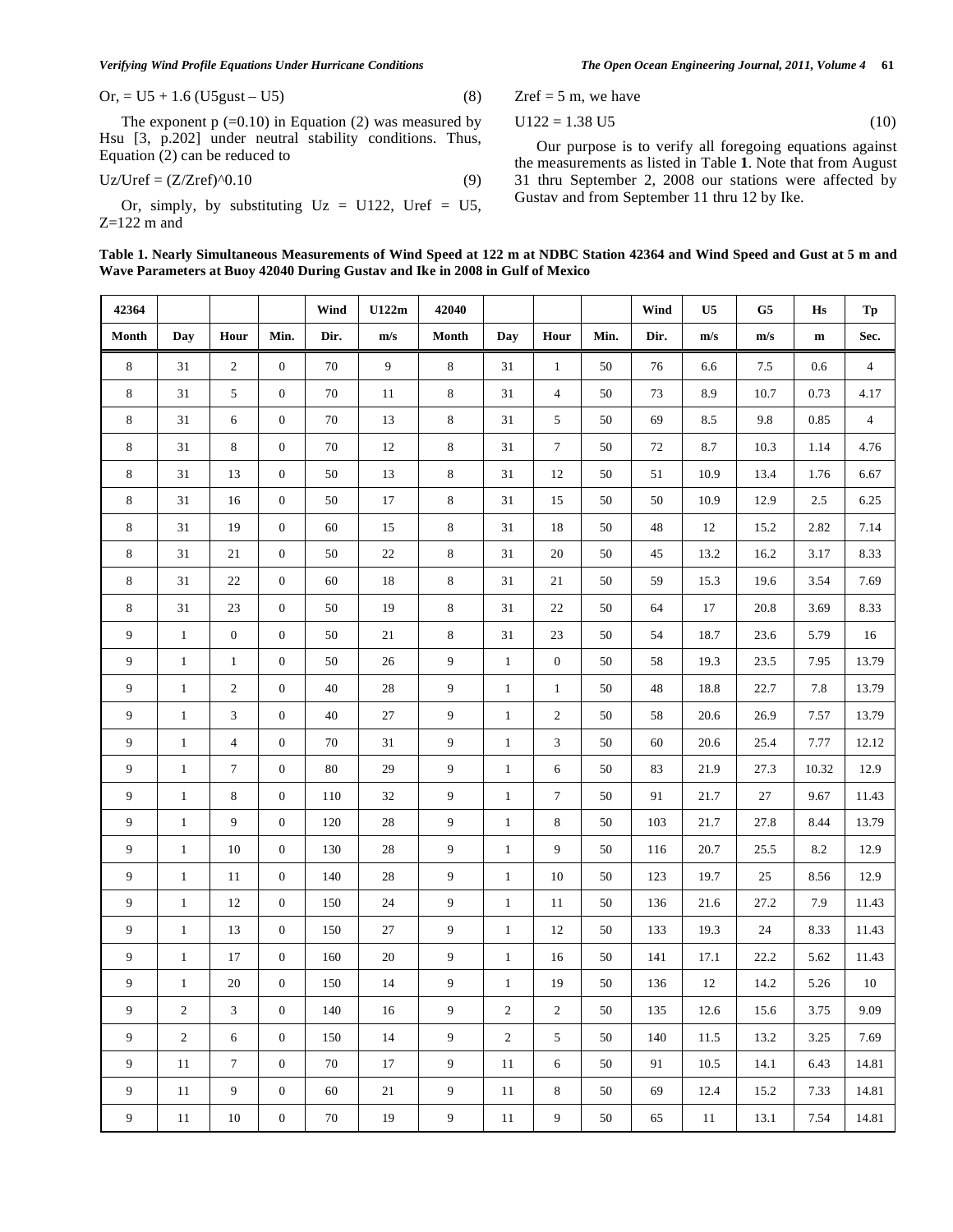|  |  | <b>Table. 1. Cont</b> |
|--|--|-----------------------|
|--|--|-----------------------|

| 9              | 11     | 12               | $\mathbf{0}$     | 80      | 22     | 9              | 11     | 11               | 50     | 79  | 17.4   | 21   | 7.58    | 11.43 |
|----------------|--------|------------------|------------------|---------|--------|----------------|--------|------------------|--------|-----|--------|------|---------|-------|
| 9              | 11     | 13               | $\mathbf{0}$     | 70      | 19     | $\overline{9}$ | 11     | 12               | 50     | 79  | 16.8   | 21.5 | 7.61    | 14.81 |
| 9              | 11     | 14               | $\mathbf{0}$     | 70      | 20     | 9              | $11\,$ | 13               | 50     | 84  | 15.4   | 18.8 | 7.59    | 14.81 |
| 9              | 11     | 15               | $\boldsymbol{0}$ | 80      | 21     | 9              | $11\,$ | 14               | $50\,$ | 83  | 15.8   | 19.4 | 8.6     | 12.9  |
| 9              | 11     | 16               | $\mathbf{0}$     | 70      | $22\,$ | 9              | 11     | 15               | 50     | 84  | 15.9   | 19.4 | $8.2\,$ | 12.9  |
| 9              | $11\,$ | $17\,$           | $\boldsymbol{0}$ | 80      | 25     | 9              | $11\,$ | 16               | 50     | 81  | 15.8   | 19.3 | 7.56    | 14.81 |
| 9              | 11     | 18               | $\boldsymbol{0}$ | 80      | 23     | 9              | $11\,$ | 17               | 50     | 82  | 17.2   | 21.9 | 7.61    | 14.81 |
| 9              | 11     | 19               | $\mathbf{0}$     | 70      | 21     | 9              | 11     | 18               | 50     | 80  | 16.4   | 19.9 | 7.75    | 13.79 |
| 9              | 11     | 20               | $\boldsymbol{0}$ | 90      | 20     | 9              | 11     | 19               | 50     | 84  | 16.9   | 21.2 | 7.79    | 13.79 |
| 9              | 11     | 21               | $\mathbf{0}$     | 90      | 20     | $\overline{9}$ | 11     | 20               | 50     | 84  | 16.2   | 20.2 | 6.99    | 14.81 |
| 9              | 11     | $22\,$           | $\boldsymbol{0}$ | 80      | 23     | $\overline{9}$ | $11\,$ | 21               | 50     | 89  | 15.5   | 20.2 | 8.23    | 13.79 |
| 9              | $11\,$ | 23               | $\boldsymbol{0}$ | 80      | $23\,$ | 9              | 11     | 22               | 50     | 90  | 16     | 20   | 7.73    | 13.79 |
| 9              | $12\,$ | $\boldsymbol{0}$ | $\boldsymbol{0}$ | 80      | 18     | $\overline{9}$ | $11\,$ | 23               | 50     | 87  | 15.2   | 17.7 | 8.03    | 14.81 |
| 9              | 12     | $\mathbf{1}$     | $\boldsymbol{0}$ | 100     | $22\,$ | 9              | $12\,$ | $\boldsymbol{0}$ | 50     | 89  | 16.3   | 19.9 | 7.75    | 13.79 |
| 9              | 12     | 3                | $\boldsymbol{0}$ | 110     | $24\,$ | 9              | 12     | $\overline{2}$   | 50     | 94  | 15.5   | 22.5 | 7.07    | 14.81 |
| 9              | 12     | $\overline{4}$   | $\boldsymbol{0}$ | 100     | 18     | 9              | 12     | 3                | $50\,$ | 97  | 15.3   | 19.5 | 6.88    | 13.79 |
| 9              | 12     | 5                | $\boldsymbol{0}$ | 110     | 24     | 9              | 12     | $\overline{4}$   | 50     | 97  | 15.5   | 19.9 | 7.08    | 13.79 |
| 9              | $12\,$ | 6                | $\boldsymbol{0}$ | 100     | 22     | 9              | 12     | 5                | $50\,$ | 105 | 15.6   | 19.8 | 6.4     | 13.79 |
| 9              | $12\,$ | $\boldsymbol{7}$ | $\mathbf{0}$     | 110     | 23     | 9              | 12     | 6                | 50     | 104 | 16.4   | 20.2 | 6.41    | 13.79 |
| 9              | $12\,$ | $\,8\,$          | $\boldsymbol{0}$ | $90\,$  | $19\,$ | 9              | $12\,$ | $\boldsymbol{7}$ | 50     | 105 | 15.6   | 19.8 | $7.2\,$ | 12.9  |
| 9              | 12     | 9                | $\boldsymbol{0}$ | 110     | 19     | 9              | 12     | 8                | 50     | 107 | 15.1   | 19.8 | 5.72    | 12.9  |
| $\overline{9}$ | $12\,$ | $10\,$           | $\boldsymbol{0}$ | $110\,$ | $22\,$ | $\overline{9}$ | $12\,$ | $\overline{9}$   | 50     | 107 | $16\,$ | 20.3 | 6.09    | 12.9  |
| 9              | 12     | $11\,$           | $\boldsymbol{0}$ | 110     | 19     | 9              | 12     | 10               | 50     | 107 | 16.4   | 21.4 | 6.52    | 12.9  |
| 9              | 12     | 12               | $\boldsymbol{0}$ | 120     | $21\,$ | 9              | 12     | 11               | 50     | 111 | 16.1   | 20.9 | 6.4     | 12.12 |
| 9              | 12     | 13               | $\boldsymbol{0}$ | 120     | 22     | 9              | 12     | 12               | 50     | 115 | 17.1   | 20.1 | 5.74    | 12.12 |
| 9              | 12     | 14               | $\mathbf{0}$     | 120     | $18\,$ | 9              | 12     | 13               | 50     | 113 | 15.6   | 19.3 | 5.47    | 12.12 |
| 9              | 12     | 15               | $\overline{0}$   | 130     | 20     | 9              | 12     | 14               | 50     | 117 | 15.1   | 18.1 | 5.63    | 12.12 |
| 9              | 12     | 16               | $\mathbf{0}$     | 130     | 17     | $\overline{9}$ | 12     | 15               | 50     | 118 | 14.8   | 18.1 | 5.5     | 12.12 |
| 9              | 12     | 17               | $\mathbf{0}$     | 130     | 18     | $\overline{9}$ | 12     | 16               | 50     | 121 | 14.2   | 17.6 | 5.38    | 11.43 |
| 9              | 12     | 19               | $\mathbf{0}$     | 140     | 16     | $\overline{9}$ | 12     | 18               | 50     | 130 | 13.5   | 17.3 | 5.36    | 11.43 |
| 9              | 12     | 21               | $\mathbf{0}$     | 130     | 18     | 9              | 12     | 20               | 50     | 127 | 12.3   | 15   | 5.05    | 10.81 |
| 9              | 12     | 22               | $\overline{0}$   | 140     | 17     | 9              | 12     | 21               | 50     | 124 | 13.3   | 16.2 | 5.03    | 11.43 |
| 9              | 13     | $\mathbf{1}$     | $\overline{0}$   | 130     | 19     | $\overline{9}$ | 13     | $\overline{0}$   | 50     | 124 | 12.8   | 15.9 | 4.81    | 12.9  |
| 9              | 13     | $\sqrt{2}$       | $\overline{0}$   | 130     | 17     | $\overline{9}$ | 13     | $\mathbf{1}$     | 50     | 123 | 12.5   | 15.4 | 4.87    | 12.9  |
| 9              | 13     | 3                | $\mathbf{0}$     | 130     | 16     | $\overline{9}$ | 13     | $\overline{2}$   | 50     | 125 | 12     | 14.6 | 4.26    | 10.81 |
| 9              | 13     | $\overline{4}$   | $\mathbf{0}$     | 140     | 15     | $\overline{9}$ | 13     | 3                | 50     | 125 | 12.7   | 14.8 | 5.1     | 12.9  |
| 9              | 13     | 5                | $\mathbf{0}$     | 140     | 16     | $\overline{9}$ | 13     | $\overline{4}$   | 50     | 125 | 12.4   | 14.9 | 4.76    | 12.12 |
| 9              | 13     | $\boldsymbol{7}$ | $\boldsymbol{0}$ | 150     | 13     | $\overline{9}$ | 13     | 6                | 50     | 133 | 10.9   | 13.4 | 4.7     | 12.12 |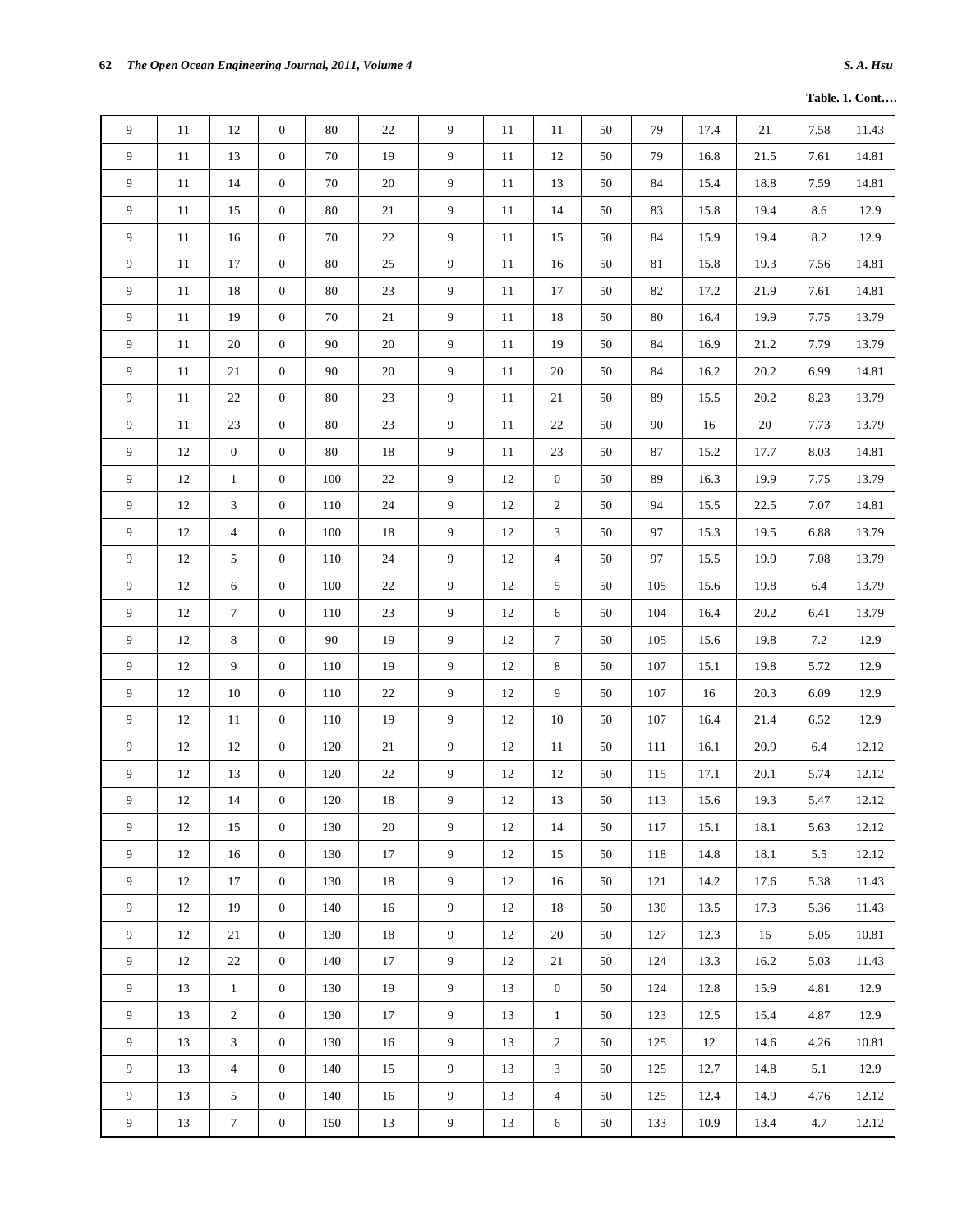| 9 | 13 | 8        | 15           | 140 | 15 | 9 | 13 | 7              | 50 | 129 | 12.1 | 14.5 | 4.52 | 11.43 |
|---|----|----------|--------------|-----|----|---|----|----------------|----|-----|------|------|------|-------|
| 9 | 13 | 9        | $\mathbf{0}$ | 140 | 14 | 9 | 13 | 8              | 50 | 133 | 11.5 | 13.9 | 4.05 | 10.81 |
| 9 | 13 | 10       | $\mathbf{0}$ | 150 | 14 | 9 | 13 | 9              | 50 | 134 | 10.9 | 13   | 4.23 | 11.43 |
| 9 | 13 | 12       | $\mathbf{0}$ | 140 | 15 | 9 | 13 | 11             | 50 | 134 | 10.1 | 13   | 3.59 | 11.43 |
| 9 | 13 | 17       | $\mathbf{0}$ | 160 | 12 | 9 | 13 | 16             | 50 | 144 | 9.8  | 11.3 | 2.58 | 10.81 |
| 9 | 13 | 19       | $\mathbf{0}$ | 150 | 12 | 9 | 13 | 18             | 50 | 144 | 9.3  | 11.2 | 2.62 | 10.81 |
| 9 | 14 | $\theta$ | $\mathbf{0}$ | 150 | 11 | 9 | 13 | 23             | 50 | 141 | 8.5  | 10.7 | 2.39 | 10    |
| 9 | 14 | $\perp$  | $\Omega$     | 150 | 11 | 9 | 14 | $\overline{0}$ | 50 | 143 | 8.6  | 9.9  | 2.46 | 7.69  |
| 9 | 14 | 3        | $\Omega$     | 160 | 11 | 9 | 14 | 2              | 50 | 146 | 8.8  | 10.6 | 2.38 | 10    |
| 9 | 14 | 12       | $\mathbf{0}$ | 180 | 10 | 9 | 14 | 11             | 50 | 173 | 7.2  | 8.6  | 1.89 | 7.14  |



Fig. (1). A comparison between estimated and measured wind speed at 122 m based on Zo formulation.



**Fig. (2).** A comparison between estimated and measured wind speed at 122 m based on the power-law wind profile.



**Fig. (3).** A comparison between estimated and measured wind speed at 122 m based on U\* formulation.

## **RESULTS**

Our results are presented in Figs. (**1** to **3**). Note that for better comparison the intercept in the linear regression is imposed to equal to zero. Now, if one accepts these high  $R^2$ values, then, the foregoing wind profile equations are verified. Note that according to NDBC, the margin of error in the wind speed measurement is approximately plus or

**Table. 1. Cont....**